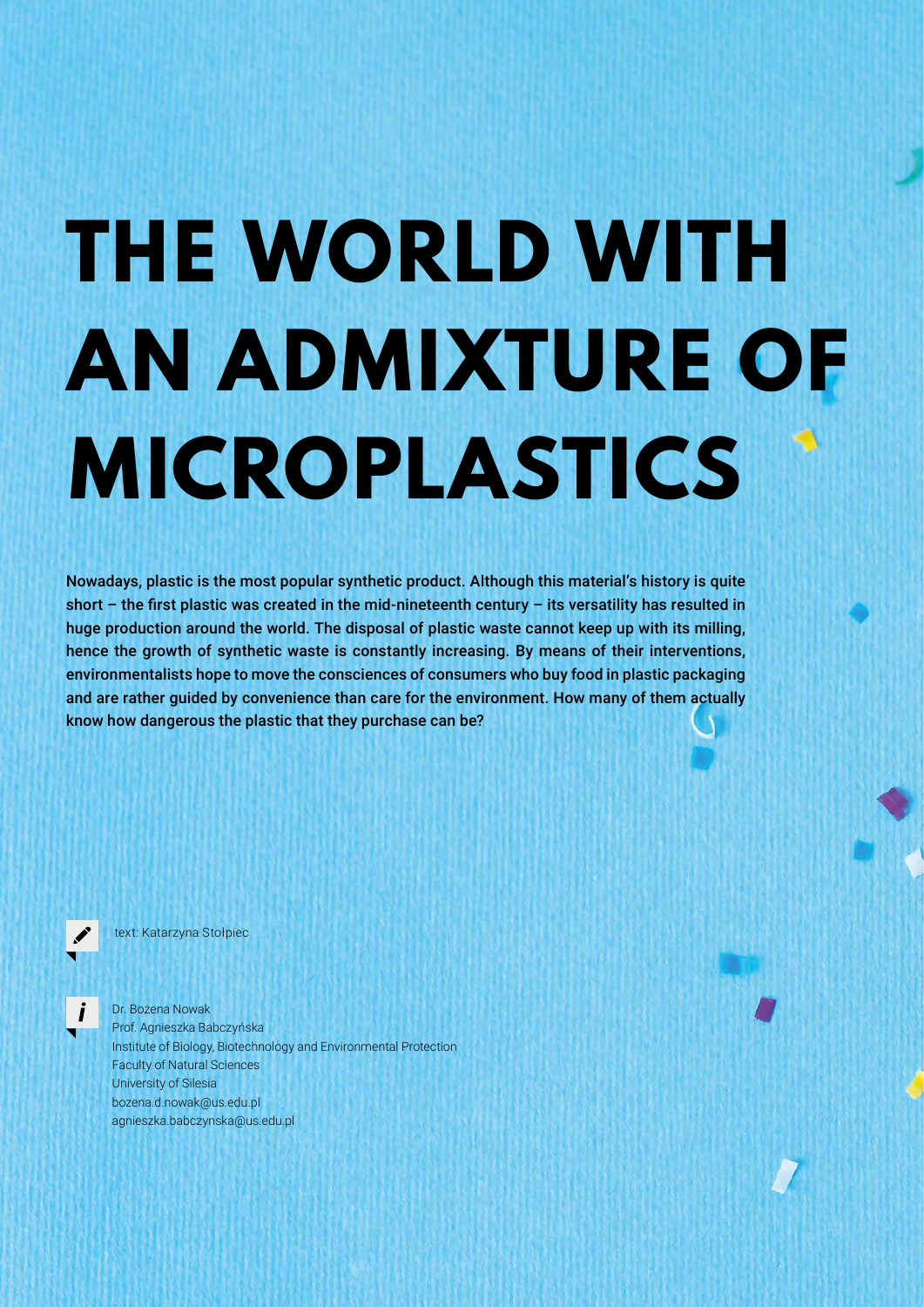Photo: Olena Sakhnenko (Ukrolenochka) – Freepik.com

I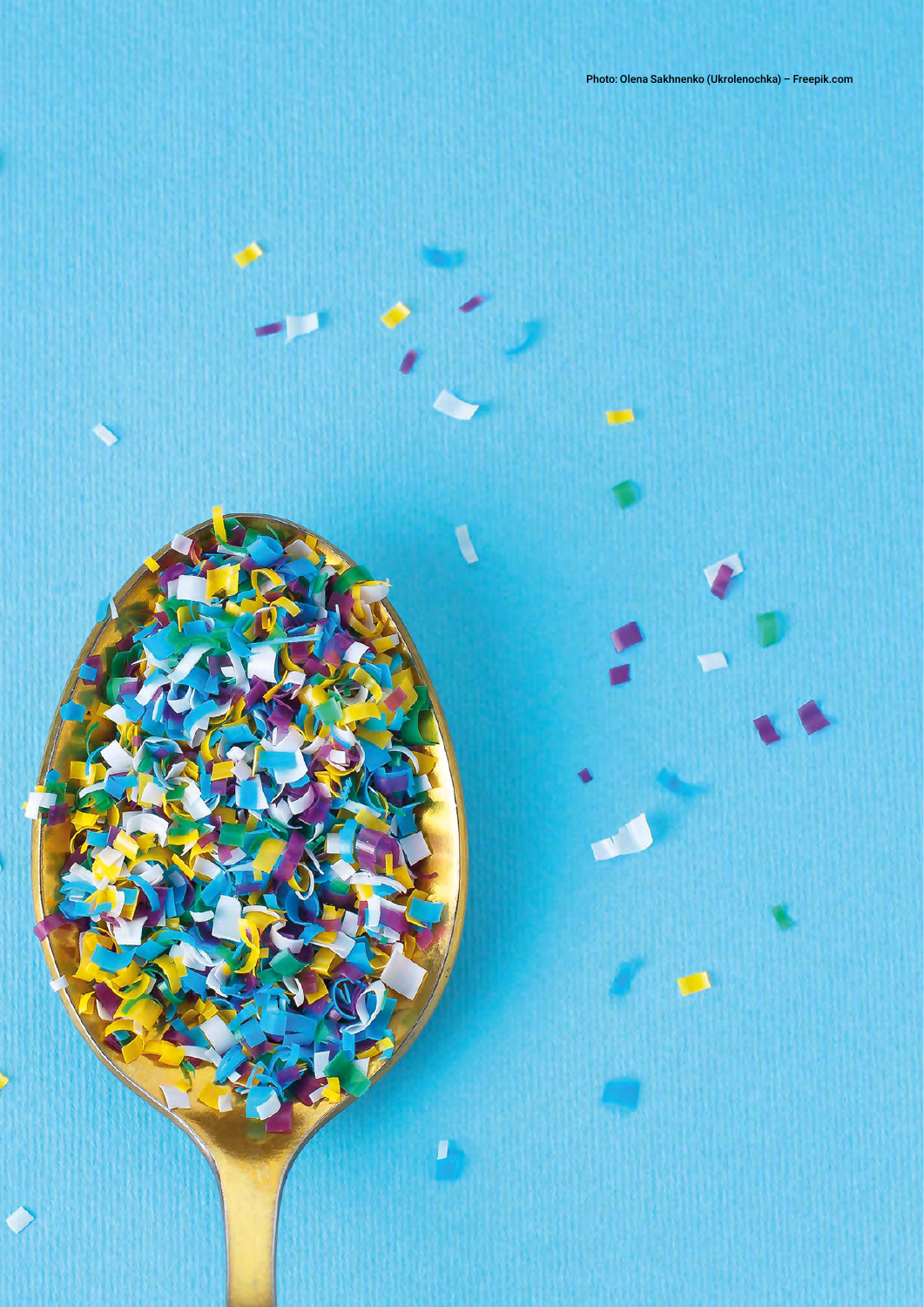British chemist and metallurgist Alexander Parkes worked on increasing the strength of metal alloys in the first half of the 19<sup>th</sup> century. By including phosphorus in their composition, he managed to achieve the expected result. At that time, rubber was also introduced to the processing industry. Contrary to what it might seem, this material has not been discovered recently, as it was already known to the pre-Columbian Maya and Aztec peoples (it was brought to Europe in the 15<sup>th</sup> century by Christopher Columbus). With the development of the processing industry in the 19<sup>th</sup> century, rubber began to increasingly attract attention. Parkes treated it chemically and hoped that it would be used to further his innovative metallurgical patents. In 1846, the inventor managed to mold it into a thin object – it was the first plastic to be discovered, a fact that made the year 1855 special. The real breakthrough, however, came 52 years later when Leo Baekeland developed Bakelite, the first mass-market plastic. From then on, many everyday products had the properties of plastics. Today, there are tiny admixtures of microplastic particles in almost everything.

Synthetic materials, commonly known as plastic(s), are considered to be one group of waste which, according to widely circulating information, decomposes for a thousand years. Although the topic of recycling, waste separation, and the decomposition time of plastics seems familiar, it has become surrounded by many myths and inaccuracies.

There are several groups of synthetic materials, ranging from those that are very well biodegradable to the hardest ones with a decomposition process of hundreds of years. Materials belonging to the latter group are the most problematic, since the question is how to degrade something that is practically not degradable?

"Several factors are responsible for the degradability of synthetic plastics," says Dr. Bożena Nowak of the Faculty of Natural Sciences at the University of Silesia. "The first of these are polymers, i.e. substances with a very high molecular weight resulting from repeating units called mers. Whether a plastic will decompose depends, among other factors, on the molecular weight of the polymer, the type of mers that make up the polymer, and the chemical bonds. The second most important factor responsible for the decomposition of plastic is the environment it will eventually reach. Seawater, into which a lot of synthetic waste flows, is often unable to completely decompose them. Hydrolysis, or decomposition involving water molecules available to the aquatic environment, photodegradation associated with the action of sunlight and oxygen when waste floats on the surface of water, or mechanical decomposition due to wave impact are mostly insufficient, especially at the low temperatures of these environments, which is why nowadays seas and oceans are such polluted water bodies."

The terrestrial environment is characterized by more favorable conditions. It has free access to oxygen necessary for decomposition, to water contained in the soil and atmospheric precipitation, and it is characterized by greater temperature variability. Moreover, it has a much greater variety of microorganisms, hence decomposition in the soil is much faster. By far the best environment for degradation is compost. In home compost, plastics should degrade by 90% up to a year, and in industrial compost this process should take no more than 6 months. In industrial compost, the factors supporting decomposition are the most favorable: water, oxygen and a variety of microorganisms, a temperature above 55 degrees Celsius in the initial phase, unattainable in other environments. Does this mean that we can degrade any material in industrial compost? Absolutely not. Only plastics bearing the symbol of a degradability certificate in a given environment can decompose in it. It should also be borne in mind that different requirements must be met by plastic that is susceptible to decomposition in either fresh water, salt water, soil, or compost.

The problem of waste in seas and oceans is very serious. The threat to fish and other organisms is sometimes fatal. According to the International Union for Conservation of Nature (IUCN), the most common sources of primary microplastic release into the oceans are synthetic textiles washed in washing machines, closely followed by microplastic rubbed off from tires while driving, and other dust and urban pollution. Secondary microplastic, in turn, is made from the breakdown of larger pieces of plastic into smaller ones. It accounts for 69%-81% of the microplastics floating in the seas and oceans. The polymer microparticles obtained in this manner range from 50 μm to 5 mm and become parts of sand in the seas and at coasts.

 Assoc. Prof. Agnieszka Babczyńska from the Faculty of Natural Sciences at the University of Silesia, a specialist in the ecophysiology of animals in polluted environments, presents the dangers that can occur when fish ingest plastic particles or microparticles with their food.

"Plastic is not digested. Without bacterial symbionts to digest various molecules, including cellulose, organisms of vertebrates and invertebrates cannot digest it. However, even intestinal microorganisms can contribute to the degradation of plastic only to a very small extent. When this material passes through their digestive tract, it damages the active microcosms, either abrading them to a form resembling brushes or causing atrophy of digestive tract epithelium, or even its complete detachment. As a consequence, digestion and absorption are disturbed, and the bacterial flora is changed, making the animals malnourished, weaker, and unable to produce as many offspring as would be the case in healthy animals. Over the years, the population of species weakens and, consequently, disappears.

However, unfortunately this is not the end of all problems. Industrial microplastics used as ingredients to enhance elasticity or color contain plasticizers from which, upon decomposition, substances imitating female hormones (hormonomimetics) are released. By ingesting such substances with food, animals are exposed to compounds which, due to their properties, act mainly at the reproductive stage of an organism.